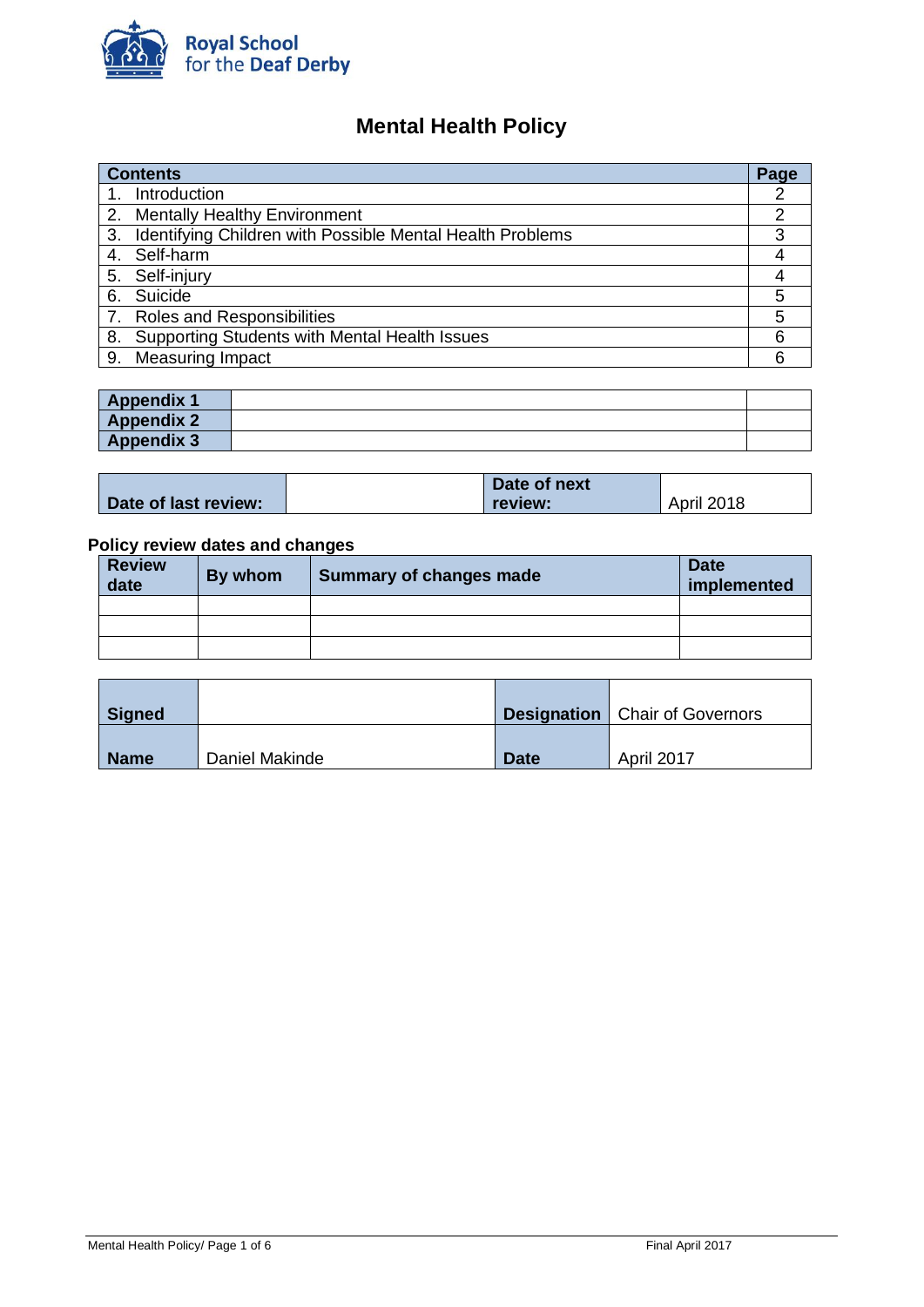

# **1. Introduction**

This policy applies to all members of Royal School for the Deaf Derby's community.

As part of our core mission, values and continued dedication to the health and wellbeing of our children and young people, this policy provides a clear set of protocols for dealing with any issues that may arise concerning mental health and the syndrome of self-injury.

In order to help our children and young people succeed, we have a key role to play in supporting them in being resilient and mentally healthy. There are a variety of ways at RSDD that we provide support, for all of our students and for those with particular problems. These include working with external counselling agencies that are experienced in deafness, peer support and National Deaf CAMHS.

# **2. Mentally Healthy Environment**

#### **Where children and young people:**

- Have opportunities to participate in activities that encourage belonging
- Have opportunities to participate in decision making
- Have opportunities to celebrate academic and non-academic achievements
- Have their unique talents and abilities identified and developed
- Have opportunities to develop a sense of worth through taking responsibility for themselves and others
- Have opportunities to reflect
- Have access to appropriate support that meets their needs
- Have a right to be in an environment that is safe, clean, attractive and well cared for
- Are surrounded by adults who model positive and appropriate behaviours, interactions and ways of relating at all times

#### **Where staff:**

- Have their individual needs recognised and responded to in a holistic way
- Have a range of strategies that support their mental health, e.g. a named person to speak to, signposting
- Have recognition of their work-life balance
- Have the mental health and well-being of the staff reviewed regularly
- Feel valued and have opportunities to contribute to decision making processes
- Celebrate and recognise success
- Are able to carry out roles and responsibilities effectively
- Are provided with opportunities for CPD both personally and professionally
- Have their unique talents and skills recognised and opportunities are provided for development
- Have time to reflect
- Can access proactive strategies and systems to support them at times of emotional needs in both the short term and the long term

#### **Where parents/carers:**

- Are recognised for their significant contribution to children and young people's mental health
- Are welcomed, included and work in partnership with schools and agencies
- Are provided with opportunities where they can ask for help when needed
- Are signposted to appropriate agencies for support
- Are clear about their roles and expectations of their responsibilities in working in partnership with schools
- Opinions are sought and valued and responded to
- Strengths and difficulties are recognised, acknowledged and challenged appropriately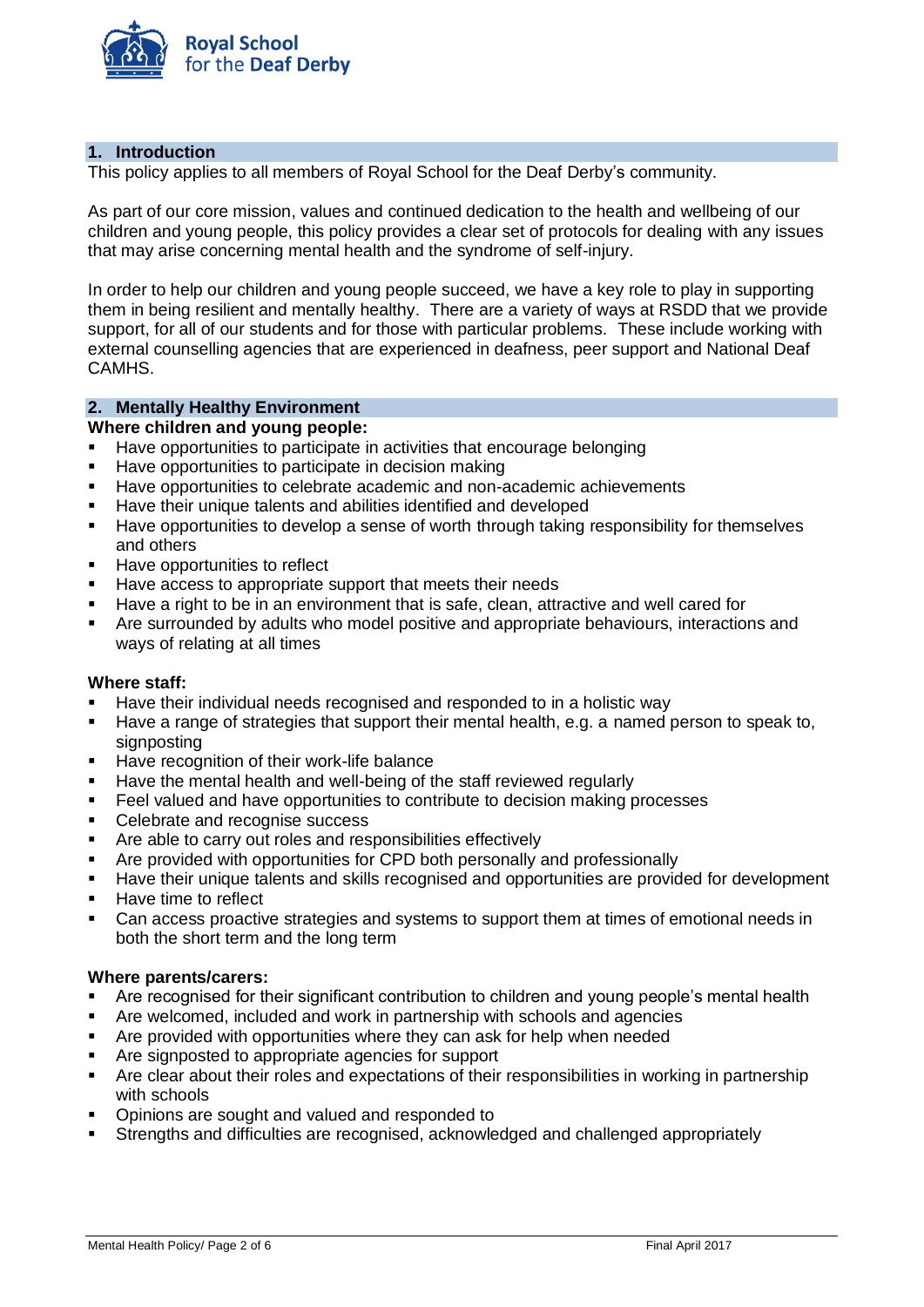

# **Where the whole school community:**

- Is involved in promoting positive mental health
- Is valued for the role it plays in promoting positive mental health
- Contributes towards the ethos of the school

A healthy learning environment provides opportunities that promote positive mental health, through the standard curriculum and extended provision, e.g. Circle Time, play, differentiated learning activities, individual timetables, parents/carers groups, challenging stereotypes, etc.

# **Factors that put students at risk**

Typically, certain individuals and groups are more at risk of developing mental health problems than others. These risks can relate to the child themselves, to their family, or to their community or life events. Risk factors are cumulative. Children exposed to multiple risks such as social disadvantage, family adversity and cognitive or attention problems are much more likely to develop behavioural problems. Mental health and issues leading to self-harm / self-injury can however affect anyone during what may be a vulnerable period.

#### **Factors that make children more resilient**

Seemingly against all the odds, some children exposed to significant risk factors develop into competent, confident and caring adults. An important key to promoting children's mental health is therefore an understanding of the protective factors that enable children to be resilient when they encounter problems and challenges.

The role that RSDD plays in promoting the resilience of our students is important, particularly so for some children where their home life is less supportive. RSDD is a safe and affirming place for children and young people where they can develop a sense of belonging, identity and feel able to trust and talk openly with adults about their problems.

#### **Difficult events that may have an effect on students**

Staff at RSDD see their students' on a daily basis. They know them well and are well placed to spot changes in behaviour that might indicate a problem. The balance between the risk and protective factors set out above is most likely to be disrupted when difficult events happen in student's lives.

These include:

- Loss or separation resulting from death, parental separation, divorce, hospitalisation, loss of friendships (especially in adolescence), family conflict or breakdown that results in the child having to live elsewhere, being taken into care or adopted
- Life changes such as the birth or death of a sibling, moving house or changing schools or during transition from primary to secondary school, or secondary school to sixth form; and traumatic events such as abuse, domestic violence, bullying, violence, accidents, injuries or natural disaster.

RSDD aims to offer support to students at such times, intervening well before mental health problems develop.

#### **3. Identifying children with possible mental health problems**

Behavioural difficulties do not necessarily mean that a child or young person has a possible mental health problem. Consistent disruptive or withdrawn behaviours can, however, be an indication of an underlying problem, and should be investigated.

There are often two key elements that enable schools to reliably identify children at risk of mental health problems:

▪ Effective use of data so that changes in students' patterns of attainment, attendance or behaviour are noticed and can be acted upon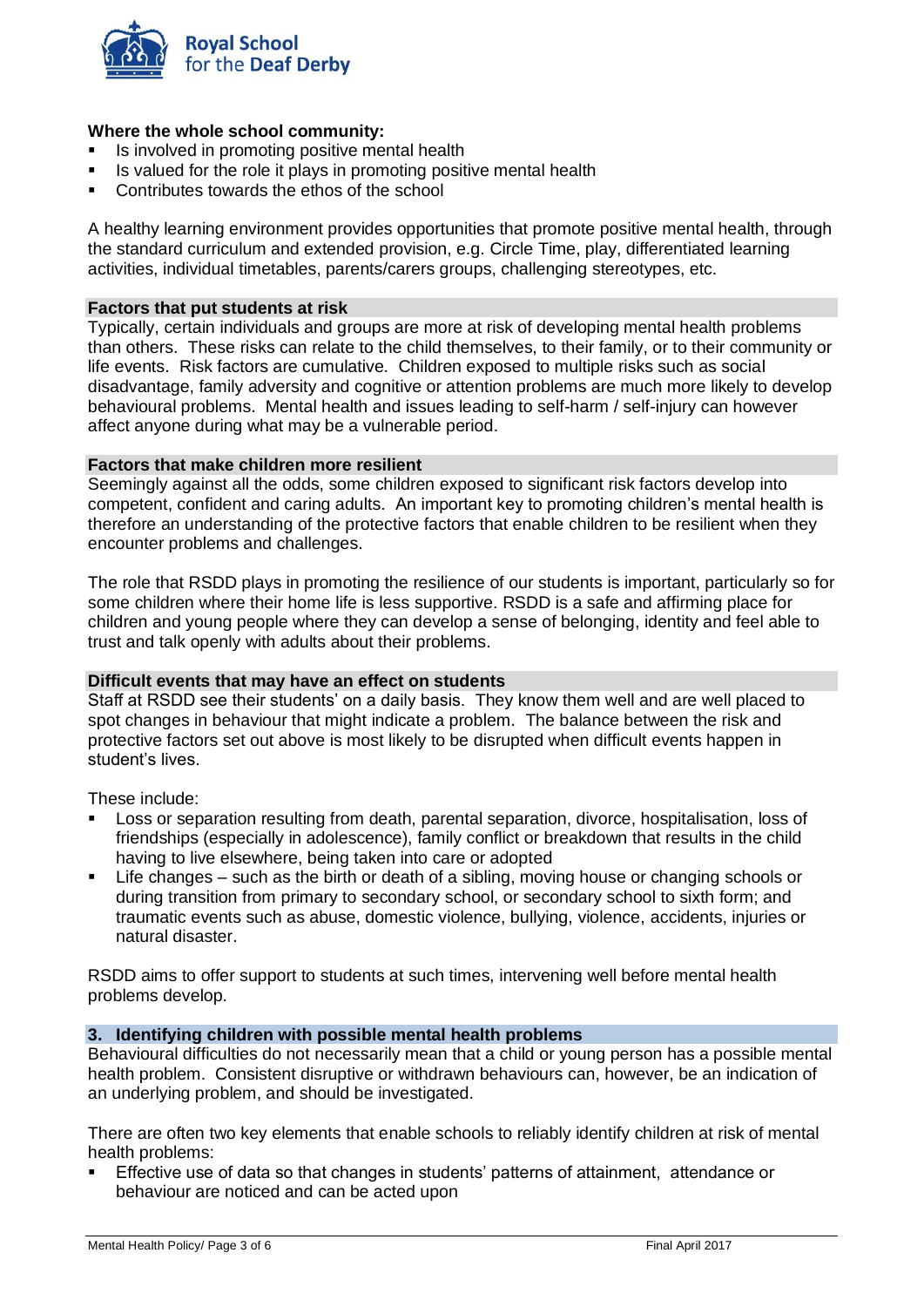

An effective pastoral system – RSDD has a culture of knowing every student well and can spot where poor or unusual behaviour may have a root cause that needs addressing.

Only medical professionals should make a formal diagnosis of a mental health condition.

The main type of mental health needs as defined in the DfE Mental [Health and Behaviour in](https://www.gov.uk/government/uploads/system/uploads/attachment_data/file/508847/Mental_Health_and_Behaviour_-_advice_for_Schools_160316.pdf)  [Schools Advice 2016](https://www.gov.uk/government/uploads/system/uploads/attachment_data/file/508847/Mental_Health_and_Behaviour_-_advice_for_Schools_160316.pdf)

# **4. Self-harm**

Self-harm encompasses a wide range of issues including eating disorders, self-injury and drug / alcohol misuse. This policy focuses primarily on the cause, effect, preventative measures and supportive steps against self-injury although clearly in some cases issues may be interlinked with behavioural or other aspects covered under the broader definition self-harm.

#### **5. Self-injury**

Self- injury is a coping mechanism. An individual harms their physical self to deal with emotional pain, or to break feelings of numbness by arousing sensation. Self-injury is defined as any deliberate, non-suicidal behaviour that inflicts physical harm on your body and is aimed at relieving emotional distress. Physical pain is often easier to deal with than emotional pain, because it causes 'real' feelings. Injuries can prove to an individual that their emotional pain is real and valid. Self-injurious behaviour may calm or awaken a person. Self-injury only provides temporary relief; it does not deal with the underlying issues. Self-injury can become a natural response to the stresses of day to-day life and can escalate in frequency and severity. Self-injury can include but is not limited to, cutting, burning, banging and bruising, non-suicidal overdosing and even deliberate bone-breaking. Self-injury is often habitual, chronic and repetitive; self-injury tends to affect people for months and years.

People who self-injure usually make a great effort to hide their injuries and scars, and are often uncomfortable about discussing their emotional inner or physical outer pain. It can be difficult for young people to seek help from the NHS or from those in positions of authority, perhaps due to the stigma associated with seeking help for mental health issues. Self-injury is usually private and personal, and it is often hidden from family and friends. People who do show their scars may do so as a reaction to the incredible secrecy, and one should not assume that they are 'inflicting' their scars on others to seek attention, although attention may well be needed.

Risk factors include, but are not limited to

- Low self-esteem
- Perfectionism
- Mental health issues such as depression and anxiety
- The onset of a more complicated mental illness such as schizophrenia, bi-polar disorder or a personality disorder
- Problems at home or school
- Physical, emotional or sexual abuse

It is important to recognise that none of these risk factors may appear to be present. Sometimes it is the outwardly happy, high-achieving person with a stable background who is suffering internally and hurting themselves in order to cope.

As noted above, there may be no warning signs, but some of the things below might indicate that a student is suffering internally which may lead to self-injury:

- **•** Drug and / or alcohol misuse or risk taking behaviour
- Negativity and lack of self-esteem
- Out of character behaviour
- **Bullying other pupils**
- A sudden change in friends or withdrawal from a group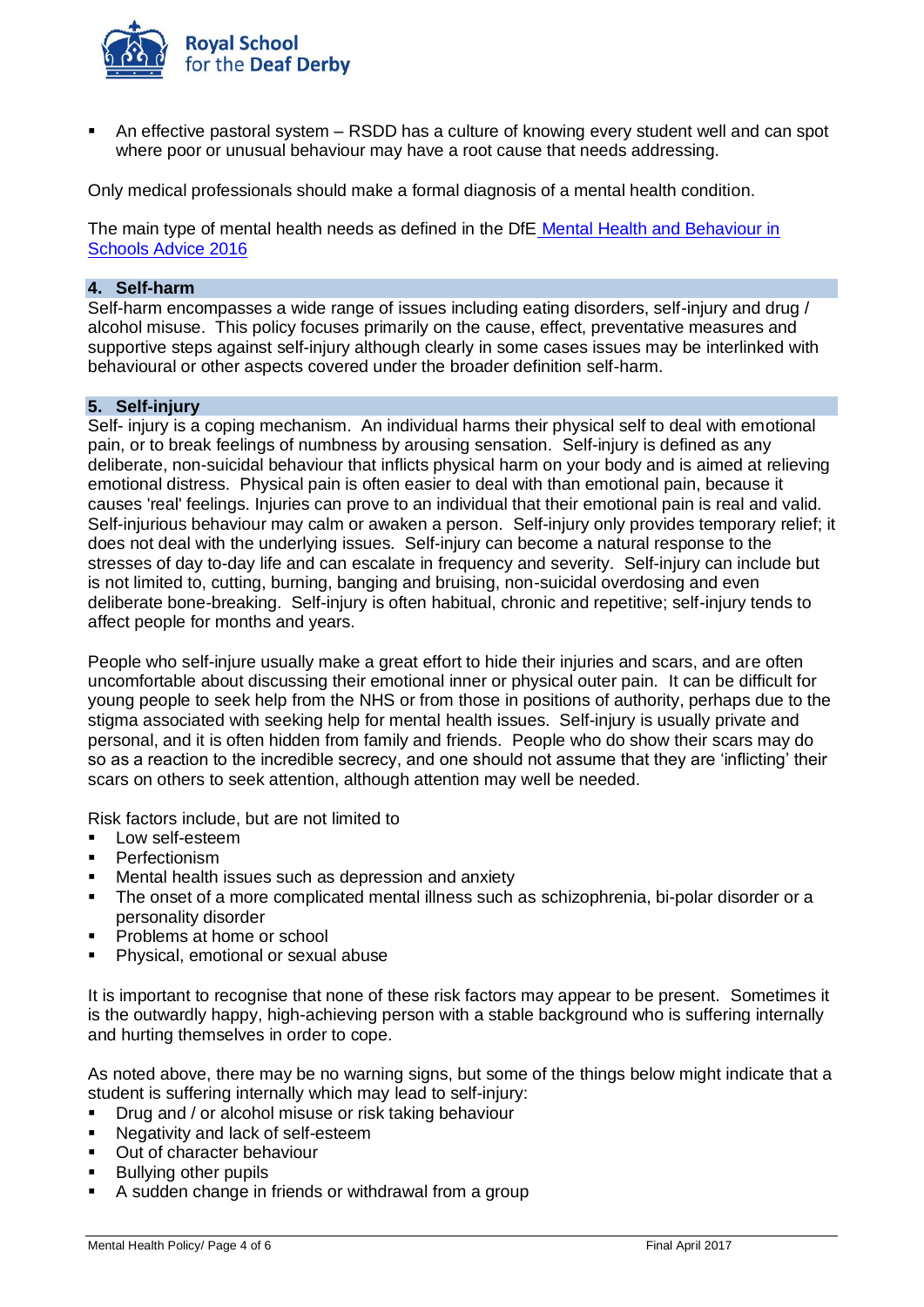

- Physical signs that self-injury may be occurring
- Obvious cuts, scratches or burns that do not appear of an accidental nature
- **EXECTEDE FREQUENT 'accidents' that cause physical injury**
- Regularly bandaged arms and / or wrists
- Reluctance to take part in physical exercise or other activities that require a change of clothes
- Wearing long sleeves and trousers even during hot weather

#### **What self-injury is not**

Like any behaviour, self-injury may be used to attract attention, but this is not usually the focus of chronic, repetitive self-injury. If self-injury is being used in order to gain attention, one must look to find the reasons as to why someone is in such dire need of attention. It could be there is a problem at home, or issues of bullying, and they feel that no one is listening or hearing them.

Self-injury is not about seeking attention, a way of fitting in or a response to music, films or the emo or gothic culture. Prejudices and perceptions may lead people to believe they 'know' that selfinjury is linked to a certain demographic or background, but each person is unique and will have found self-injury by their own route, and rely on it at times of stress due to the release and relief it offers them.

#### **6. Suicide**

Although self-injury is non-suicidal behaviour and relied on as an attempt to cope and manage, it must be recognised that the emotional distress that leads to self-injury can also lead to suicidal thoughts and actions.

It is therefore of the utmost importance that any concerns or particular incidents of self-injury are taken seriously and reported in accordance with the Safeguarding Policy to allow for the underlying issues to be thoroughly investigated and the necessary emotional support given, in order to minimise any greater risk. Any mention of suicidal intent should be reported immediately to the Designated Safeguarding Lead (DSL) or Headteacher.

# **7. Roles and Responsibilities**

# **All Staff**

RSDD will, where appropriate, make a referral to Children's Services where it has concerns regarding a child's well-being/mental health. All members of staff should be familiar with the following information to support the identification of potential self-harm/injury issues and the necessary steps to take where there are concerns

- RSDD ensures that all staff, including child contact and non-child contact staff are made aware of, and understand, the Safeguarding Policy
- All staff must ensure they are fully confident in your understanding of self-injury and seek additional information and / or training if necessary
- Avoid dismissing reasons for distress as invalid
- Encourage children and young people to be reassured that they can get the help they need
- Avoid asking a young person to show you their scars or describe their self- injury or to stop self- harming
- Report the matter to a member of the Safeguarding Team as soon as there is awareness of a problem

#### **Roles and Responsibilities of the Governing Body**

- **•** Provide students with open access to information about self-injury and details of who
- to go to for help and support
- Decide whether self-injury should be covered in the school curriculum or as an extracurricular presentation
- Consider parental consent and whether parents/carers should be invited to learn more about self-injury for themselves